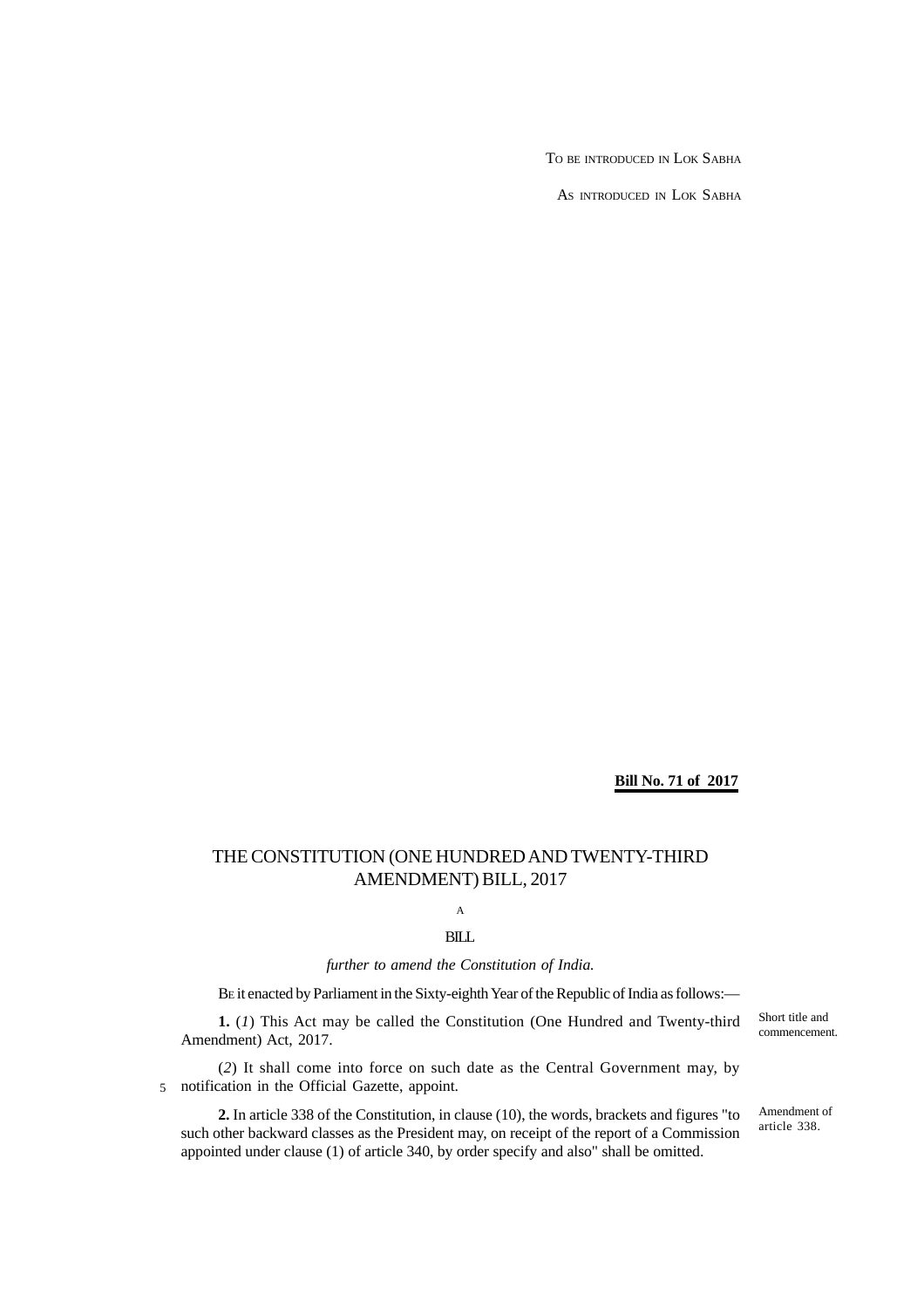Insertion of new article 338B.

National Commission for Backward Classes.

**3.** After article 338A of the Constitution, the following article shall be inserted, namely:—

2

"338B. (1) There shall be a Commission for the socially and educationally backward classes to be known as the National Commission for Backward Classes.

(2) Subject to the provisions of any law made in this behalf by Parliament, the Commission shall consist of a Chairperson, Vice-Chairperson and three other Members and the conditions of service and tenure of office of the Chairperson, Vice-Chairperson and other Members so appointed shall be such as the President may by rule determine.

(3) The Chairperson, Vice-Chairperson and other Members of the Commission shall be appointed by the President by warrant under his hand and seal.

(4) The Commission shall have the power to regulate its own procedure.

1 0

5

(5) It shall be the duty of the Commission—

(a) to investigate and monitor all matters relating to the safeguards provided for the socially and educationally backward classes under this Constitution or under any other law for the time being in force or under any order of the Government and to evaluate the working of such safeguards;

(b) to inquire into specific complaints with respect to the deprivation of rights and safeguards of the socially and educationally backward classes;

(c) to advise on the socio-economic development of the socially and educationally backward classes and to evaluate the progress of their development under the Union and any State;

(d) to present to the President, annually and at such other times as the Commission may deem fit, reports upon the working of those safeguards;

(e) to make in such reports the recommendations as to the measures that should be taken by the Union or any State for the effective implementation of those safeguards and other measures for the protection, welfare and socioeconomic development of the socially and educationally backward classes; and 2 5

(f ) to discharge such other functions in relation to the protection, welfare and development and advancement of the socially and educationally backward classes as the President may, subject to the provisions of any law made by Parliament, by rule specify.

(6) The President shall cause all such reports to be laid before each House of Parliament along with a memorandum explaining the action taken or proposed to be taken on the recommendations relating to the Union and the reasons for the nonacceptance, if any, of any of such recommendations.

(7) Where any such report, or any part thereof, relates to any matter with which any State Government is concerned, a copy of such report shall be forwarded to the Governor of the State who shall cause it to be laid before the Legislature of the State along with a memorandum explaining the action taken or proposed to be taken on the recommendations relating to the State and the reasons for the non-acceptance, if any, of any of such recommendations. 3 5  $40$ 

(8) The Commission shall, while investigating any matter referred to in subclause *(a)* or inquiring into any complaint referred to in sub-clause *(b)* of clause (5), 2 0

1 5

3 0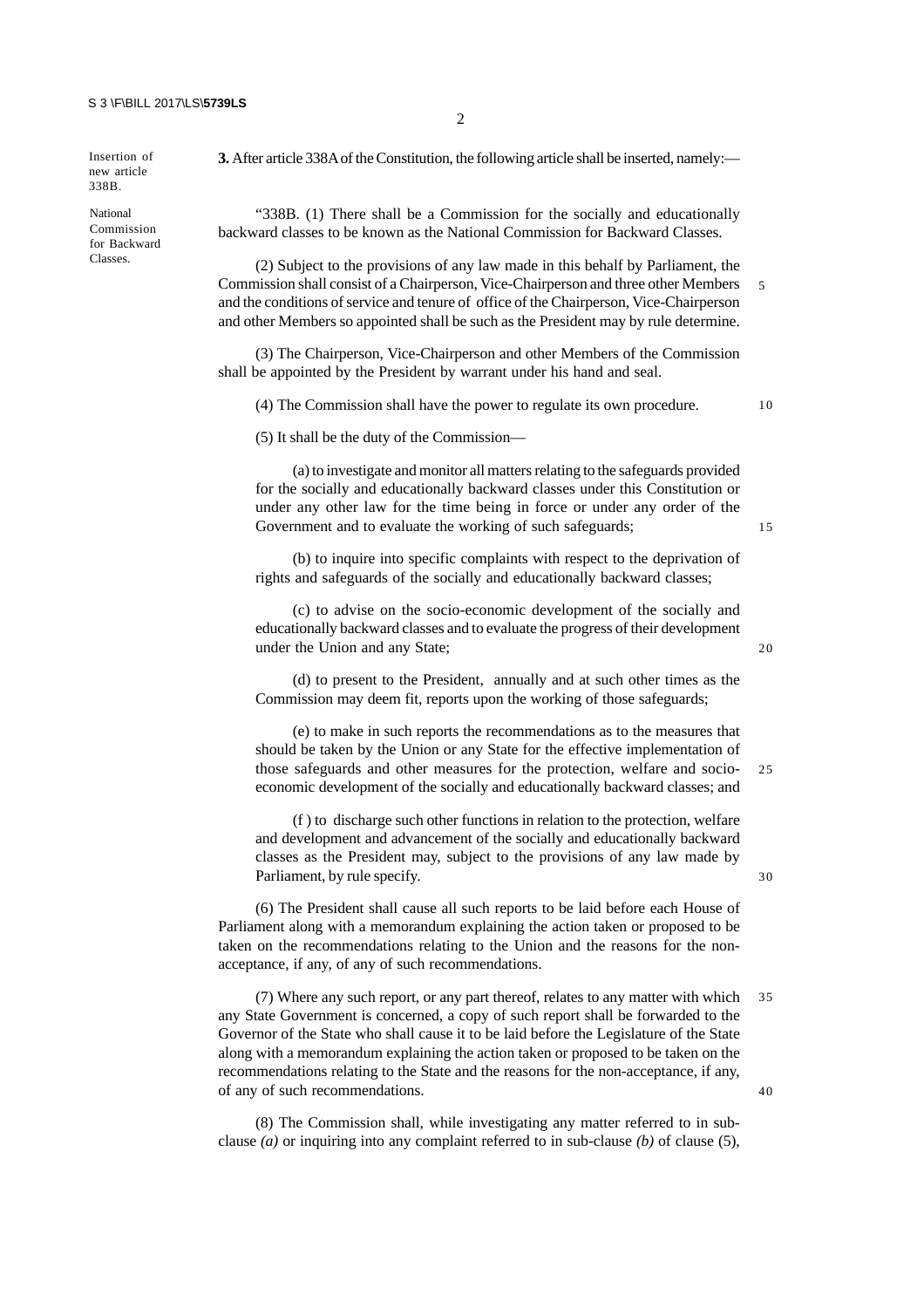5

have all the powers of a civil court trying a suit and in particular in respect of the following matters, namely:—

(a) summoning and enforcing the attendance of any person from any part of India and examining him on oath;

(b) requiring the discovery and production of any document;

(c) receiving evidence on affidavits;

(d) requisitioning any public record or copy thereof from any court or office;

(e) issuing commissions for the examination of witnesses and documents; and

1 0

1 5

2.0

(f) any other matter which the President may, by rule, determine.

(9) The Union and every State Government shall consult the Commission on all major policy matters affecting socially and educationally backward classes.

**4.** After article 342 of the Constitution, the following article shall be inserted, namely:—

Insertion of new article 342 A.

Socially and educationally backward classes.

"342A. (1) The President may with respect to any State or Union territory, and where it is a State, after consultation with the Governor thereof, by public notification, specify the socially and educationally backward classes which shall for the purposes of this Constitution be deemed to be socially and educationally backward classes in relation to that State or Union territory, as the case may be.

(2) Parliament may by law include in or exclude from the Central List of socially and educationally backward classes specified in a notification issued under clause (1) any socially and educationally backward class, but save as aforesaid a notification issued under the said clause shall not be varied by any subsequent notification.".

**5.** In article 366 of the Constitution, after clause (26B), the following clause shall be 25 inserted, namely:-

Amendment of article 366.

'(26C) "socially and educationally backward classes" means the backward classes as are so deemed under article 342A for the purposes of this Constitution;'.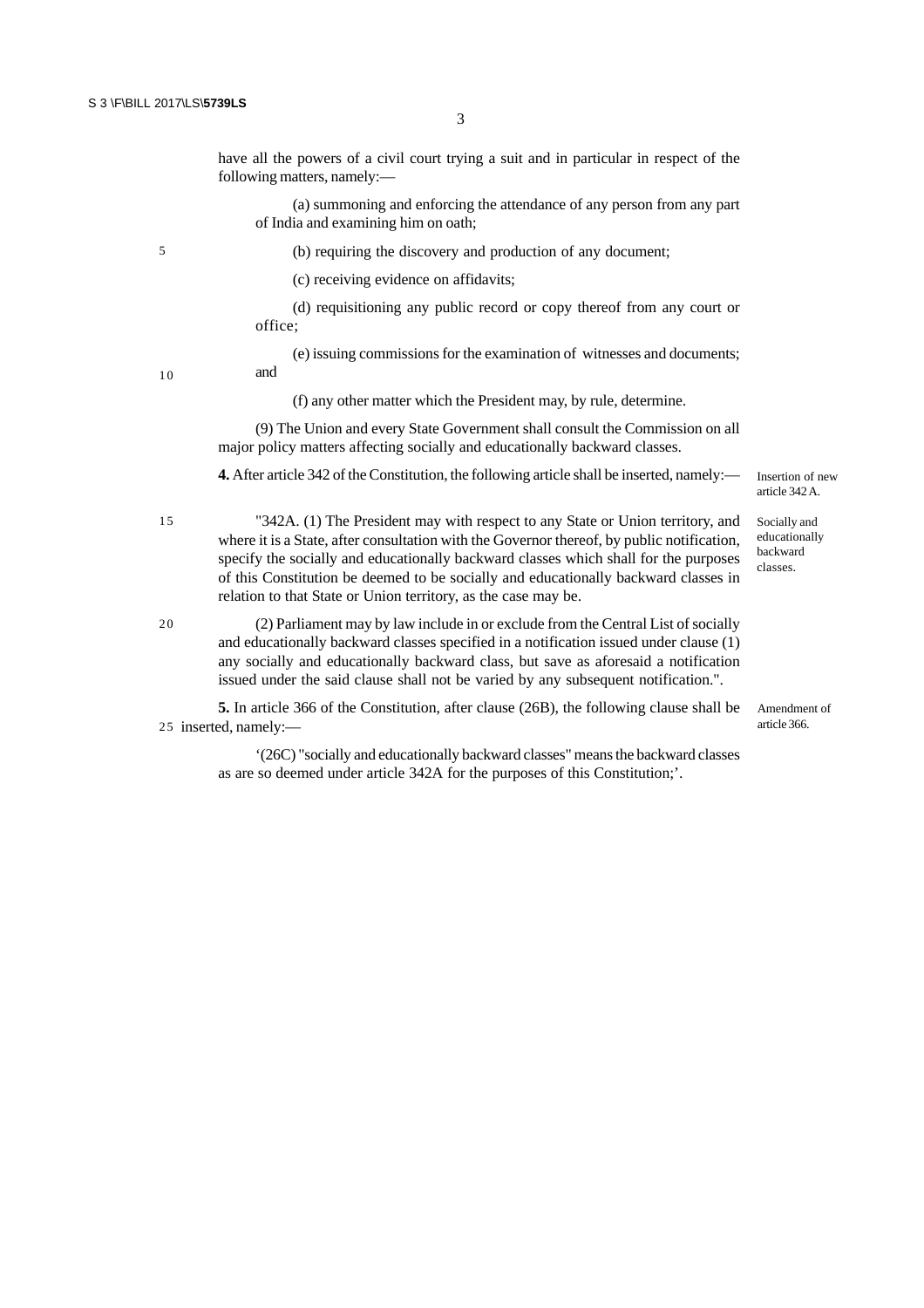### STATEMENT OF OBJECTS AND REASONS

The National Commission for the Scheduled Castes and Scheduled Tribes came into being consequent upon passing of the Constitution (Sixty-fifth Amendment) Act, 1990. The said Commission was constituted on 12th March, 1992 replacing the Commission for the Scheduled Castes and Scheduled Tribes set up under the Resolution of 1987. Under article 338 of the Constitution, the National Commission for the Scheduled Castes and Scheduled Tribes was constituted with the objective of monitoring all the safeguards provided for the Scheduled Castes and the Scheduled Tribes under the Constitution or other laws.

2. *Vide* the Constitution (Eighty-ninth Amendment) Act, 2003, a separate National Commission for Scheduled Tribes was created by inserting a new article 338A in the Constitution. Consequently, under article 338 of the Constitution, the reference was restricted to the National Commission for the Scheduled Castes. Under clause (10) of article 338 of the Constitution, the National Commission for Scheduled Castes is presently empowered to look into the grievances and complaints of discrimination of Other Backward Classes also.

3. In the year 1992, the Supreme Court of India in the matter of Indra Sawhney and others Vs. Union of India and others (AIR 1993, SC 477) had directed the Government of India to constitute a permanent body for entertaining, examining and recommending requests for inclusion and complaints of over-inclusion and under-inclusion in the Central List of Other Backward Classes. Pursuant to the said Judgment, the National Commission for Backward Classes Act was enacted in April, 1993 and the National Commission for Backward Classes was constituted on 14th August, 1993 under the said Act. At present the functions of the National Commission for Backward Classes is limited to examining the requests for inclusion of any class of citizens as a backward class in the Lists and hear complaints of over-inclusion or under-inclusion of any backward class in such lists and tender such advice to the Central Government as it deems appropriate. Now, in order to safeguard the interests of the socially and educationally backward classes more effectively, it is proposed to create a National Commission for Backward Classes with constitutional status at par with the National Commission for Scheduled Castes and the National Commission for Scheduled Tribes.

4. The National Commission for the Scheduled Castes has recommended in its Report for 2014-15 that the handling of the grievances of the socially and educationally backward classes under clause (10) of article 338 should be given to the National Commission for Backward Classes.

 5. In view of the above, it is proposed to amend the Constitution of India, *inter alia,* to provide the following, namely:—

(*a*) to insert a new article 338 so as to constitute the National Commission for Backward Classes which shall consist of a Chairperson, Vice-Chairperson and three other Members. The said Commission will hear the grievances of socially and educationally backward classes, a function which has been discharged so far by the National Commission for Scheduled Castes under clause (10) of article 338; and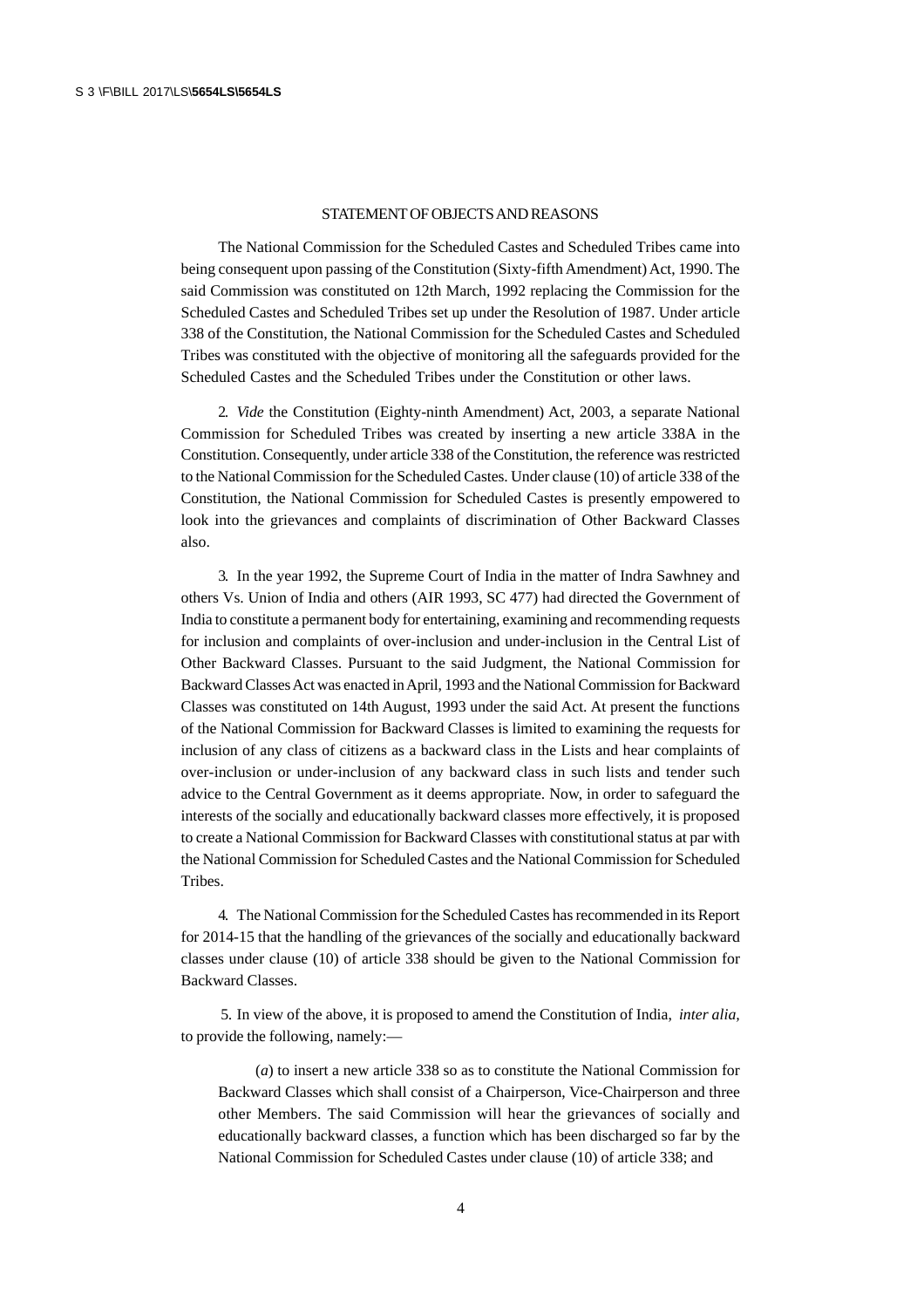(*b*) to insert a new article 342A so as to provide that the President may, by public notification, specify the socially and educationally backward classes which shall for the purposes of the Constitution be deemed to be socially and educationally backward classes.

6. The Bill seeks to achieve the above objectives.

*The* 30*th March*, 2017.

NEW DELHI; THAAWARCHAND GEHLOT.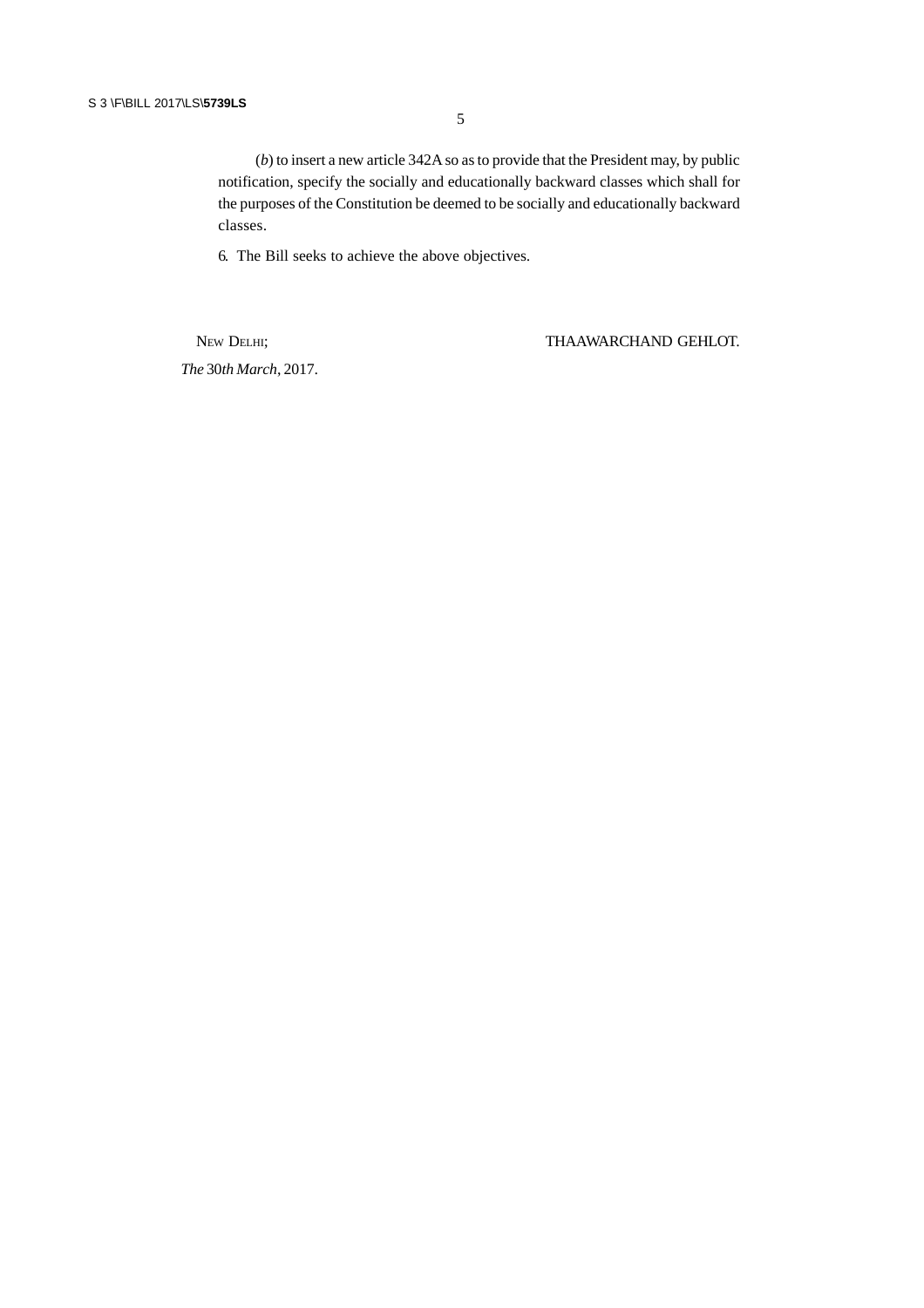#### FINANCIAL MEMORANDUM

Sub-clause (2) of clause 3 of the Bill, *inter alia*, provides that the National Commission for Backward Classes shall consist of a Chairperson, Vice-Chairperson and three other Members and the conditions of service of tenure of the offices of the Chairperson, Vice-Chairperson and Members so appointed shall be such as the President may, by rule determine.

2. The requirement of funds for the establishment cost of the aforesaid Members of the Commission as well as for the existing staff of the National Commission for Backward Classes, who shall stand transferred to the establishment of the National Commission for Backward Classes constituted under article 338B will be the same as is budgeted and allocated for the National Commission for Backward Classes. The budget for the National Commission for Backward Classes for, the year 2016-17 is Rs. 4.80 crore. There shall be no additional financial implication on account of creation of the National Commission for Backward Classes, since it will not only be taking on the existing staff strength of the National Commission for Backward Classes without any increment, but also utilise the same office premises that was being used by the National Commission for Backward Classes.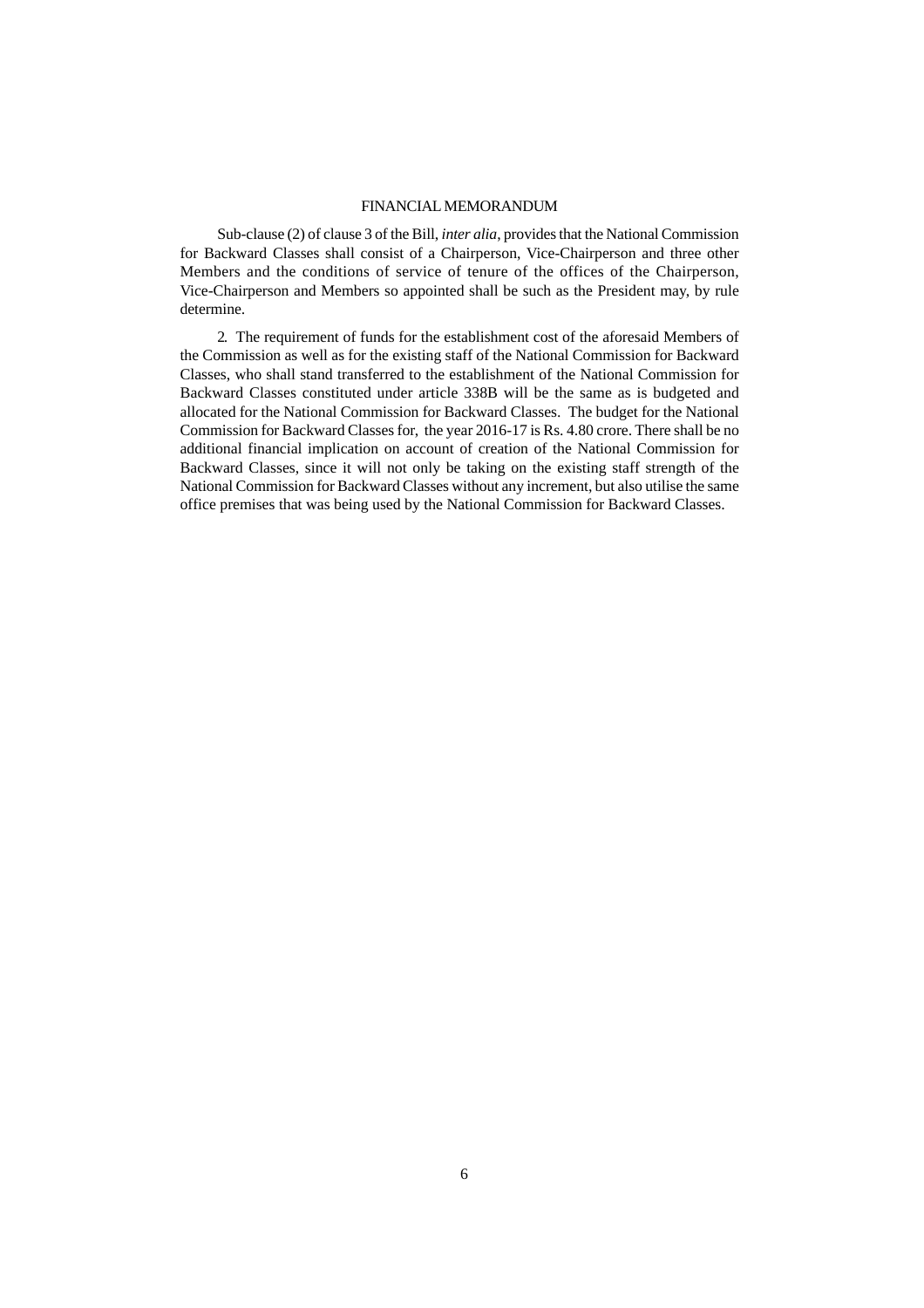## ANNEXURE

### EXTRACT FROM THE CONSTITUTION OF INDIA

 $*$  \*  $*$  \*  $*$  \*  $*$ **338.** (1) There shall be a Commission for the Scheduled Castes to be known as the National Commission for the Scheduled Castes.  $*$  \*  $*$  \*  $*$  \*  $*$ (10) In this article, references to the Scheduled Castes shall be construed as including references to such other backward classes as the President may, on receipt National Commission for Scheduled Castes.

of the report of a Commission appointed under clause (1) of article 340, by order specify and also to the Anglo-Indian community.

 $*$  \*  $*$  \*  $*$  \*  $*$ 

7